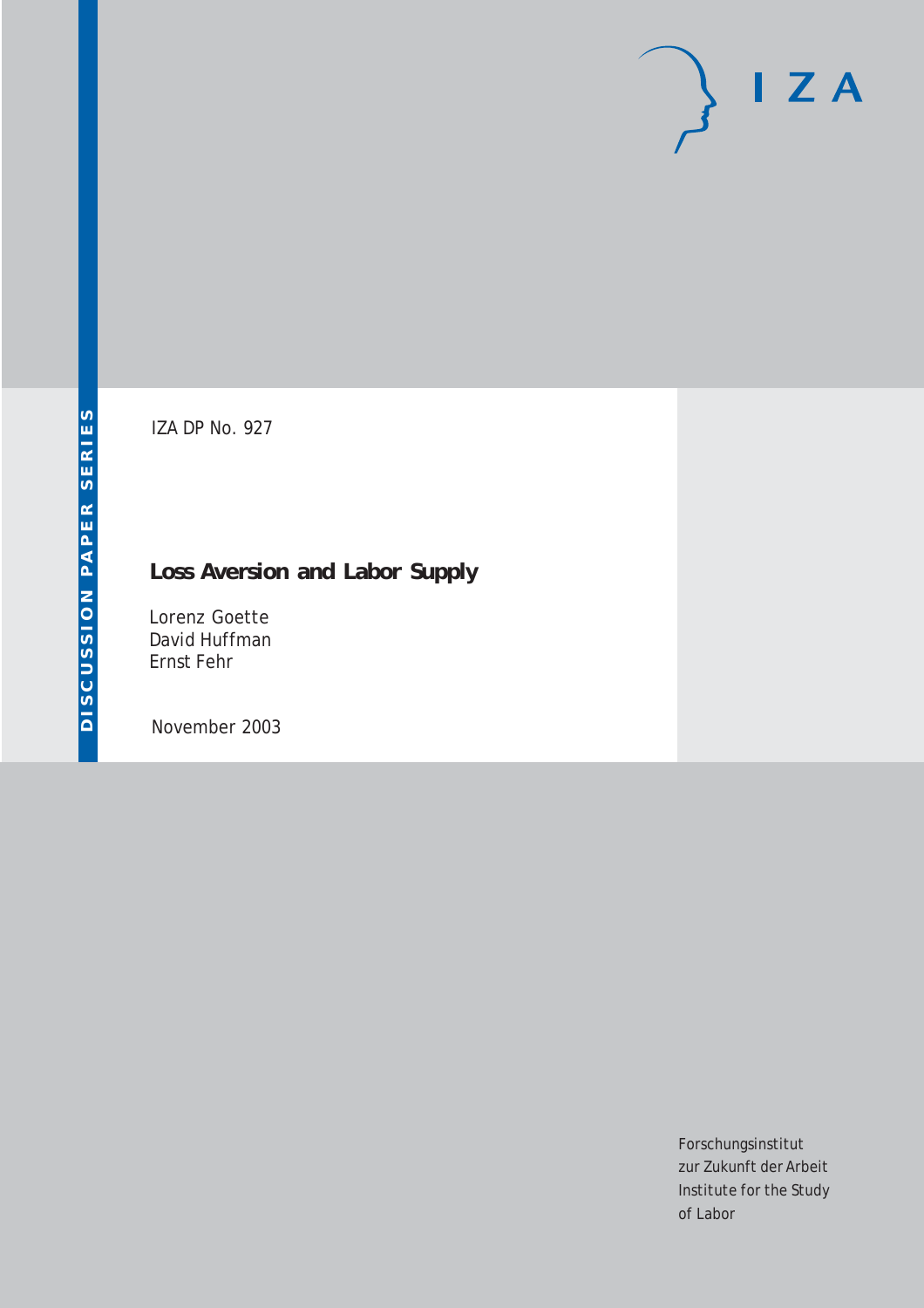# **Loss Aversion and Labor Supply**

#### **Lorenz Goette**

*University of Zurich* 

## **David Huffman**

*IZA Bonn* 

#### **Ernst Fehr**

*University of Zurich, CEPR and IZA Bonn*

#### Discussion Paper No. 927 November 2003

IZA

P.O. Box 7240 D-53072 Bonn Germany

Tel: +49-228-3894-0 Fax: +49-228-3894-210 Email: [iza@iza.org](mailto:iza@iza.org)

This Discussion Paper is issued within the framework of IZA's research area *The Future of Labor.* Any opinions expressed here are those of the author(s) and not those of the institute. Research disseminated by IZA may include views on policy, but the institute itself takes no institutional policy positions.

The Institute for the Study of Labor (IZA) in Bonn is a local and virtual international research center and a place of communication between science, politics and business. IZA is an independent, nonprofit limited liability company (Gesellschaft mit beschränkter Haftung) supported by Deutsche Post World Net. The center is associated with the University of Bonn and offers a stimulating research environment through its research networks, research support, and visitors and doctoral programs. IZA engages in (i) original and internationally competitive research in all fields of labor economics, (ii) development of policy concepts, and (iii) dissemination of research results and concepts to the interested public. The current research program deals with (1) mobility and flexibility of labor, (2) internationalization of labor markets, (3) welfare state and labor market, (4) labor markets in transition countries, (5) the future of labor, (6) evaluation of labor market policies and projects and (7) general labor economics.

IZA Discussion Papers often represent preliminary work and are circulated to encourage discussion. Citation of such a paper should account for its provisional character. A revised version may be available on the IZA website ([www.iza.org](http://www.iza.org/)) or directly from the author.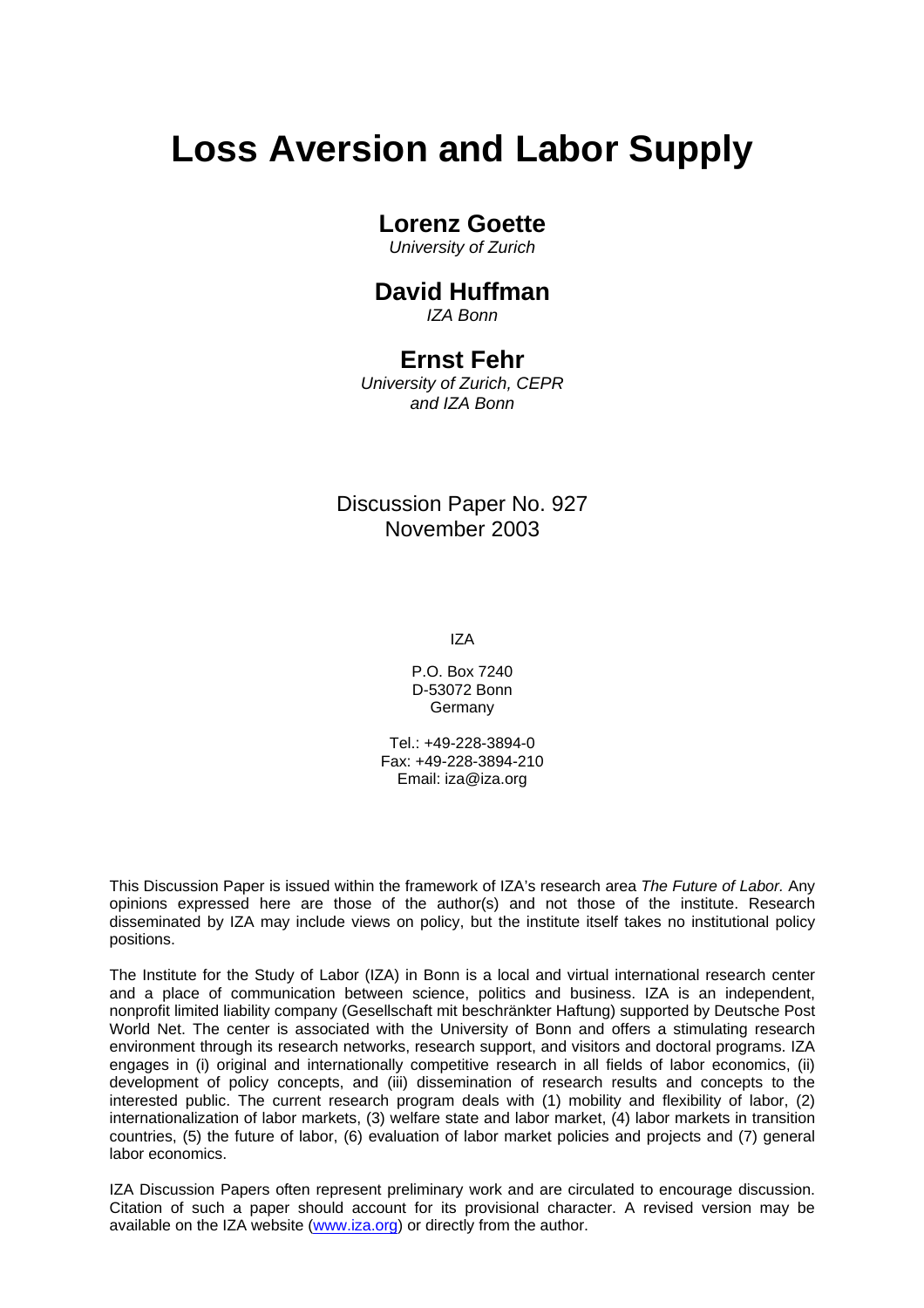IZA Discussion Paper No. 927 November 2003

## **ABSTRACT**

### **Loss Aversion and Labor Supply**[∗](#page-2-0)

In many occupations workers' labor supply choices are constrained by institutional rules regulating labor time and effort provision. This renders explicit tests of the neoclassical theory of labor supply difficult. Here we present evidence from studies examining labor supply responses in "neoclassical environments" in which workers are free to choose when and how much to work. Despite the favorable environment the results cast doubt on the neoclassical model. They are, however, consistent with a model of reference dependent preferences exhibiting loss aversion and diminishing sensitivity.

JEL Classification: J22, B49

Keywords: labor supply, intertemporal substitution, loss aversion, reference dependent preferences

Corresponding author:

 $\overline{a}$ 

David Huffman Institute for the Study of Labor (IZA) P.O. Box 7240 53072 Bonn Germany Email: [huffman@iza.org](mailto:huffman@iza.org)

<span id="page-2-0"></span><sup>∗</sup> We would like to thank George Akerlof and Matthew Rabin for helpful discussions.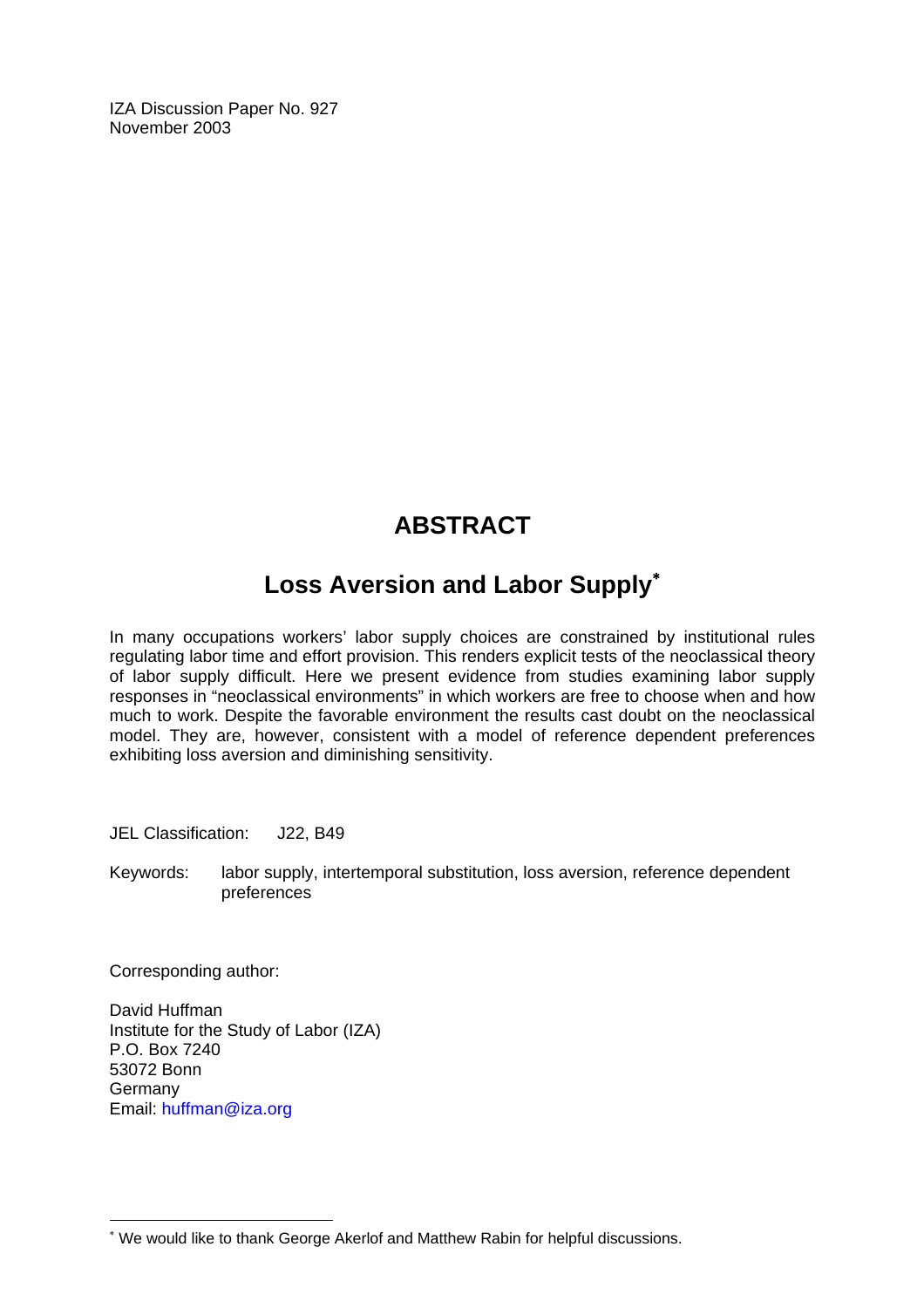#### 1. Introduction

An employer's struggle to elicit effort from employees is complicated by the fact that the timing of effort is often crucial. The employer's demand for labor effort may be extremely inelastic at certain times, when the marginal revenue product of labor is particularly high. Furthermore, because effort is typically difficult to observe, the employer must rely on incentives to elicit the desired allocation of effort over time.

Incentives are the essence of economics, and the standard model makes a clear prediction: workers work harder when there is a transitory wage increase, and substitute leisure for labor when the wage is low. This prediction has direct implications for compensation schemes, e.g. employers can tie compensation to output, and thus encourage high effort at times when the firm's output is in high demand.

The first aim of this paper is to contrast the predictions of the standard model with the predictions of a model that is more firmly grounded in psychology, a model of reference dependent preferences (RDP). The RDP model starts from the observation from psychology, that people tend to evaluate outcomes as gains or losses relative to a reference point, or put another way, as successes or failures relative to a goal (for a review see Tversky and Kahneman 2000; Heath, Larrick, and Wu 1999). The tendency to have goals is pervasive, and could naturally extend to the workplace, where workers may have personal goals in mind, in terms of income or output, when they decide how hard to work. Incorporating RDP into the standard model is simple, and leads to strikingly different predictions from the standard model in terms of how workers allocate effort over time: workers may actually work less hard on days when the wage is high.

The second aim of the paper is to assess the evidence from six recent studies of intertemporal substitution. The studies differ from the earlier literature because they focus on work environments in which workers are free to choose hours and effort; but these are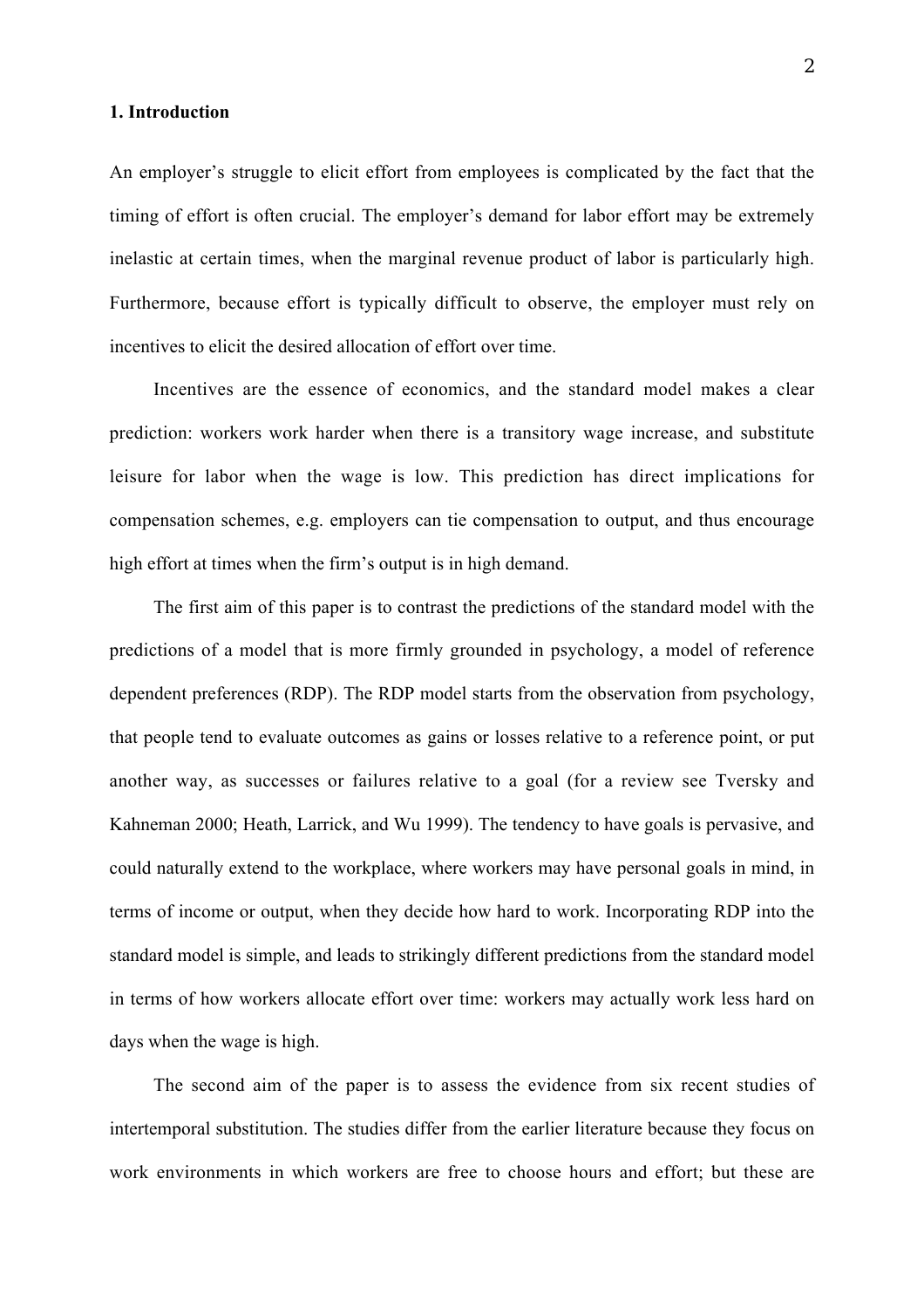environments in which the RDP model is likely to be relevant. We find that the RDP model can explain the evidence from each of the studies, without any *ad hoc* extensions from case to case. In particular, the RDP model can explain why higher financial incentives make workers more likely to show up for work, but at the same time can cause them to put in less effort on the job. The RDP model can also explain why an increase in the wage, or small windfall gains, distort the allocation of effort within a day, causing workers to first increase, and then decrease effort. We conclude that the weight of the evidence favors the RDP model, so that RDP should be considered an important part of understanding daily labor supply.

#### 2. Theory

The standard economic model assumes that individuals are forward-looking maximizers, and that they maximize discounted lifetime utility subject to a lifetime budget constraint. Denote labor supply between *t* and  $t + \Delta$  by  $e_t$ , and let  $e_t = 0$  if the individual is not working during period *t*.

Then if utility is time-separable across periods, intertemporal maximization<sup>1</sup> implies that the utility from working in period *t* can be represented as

$$
V_t(e_t) = \lambda (w_t e_t + z_t) - g(e_t; \lambda p_t)
$$
\n(1)

where  $w_t$  is the discounted wage per unit of effort *e* in period *t*,  $\lambda$  is the marginal utility of lifetime wealth,  $z_t$  is income unrelated to effort in period  $t$ , and  $p_t$  is the discounted price of consumption. The function  $g(.)$  is the money-metric disutility of effort, which is increasing and convex in *e*.

 $1$ . This is a simple reinterpretation of the first order conditions of lifetime utility maximization. See the appendix in Fehr and Goette (2002) for a proof.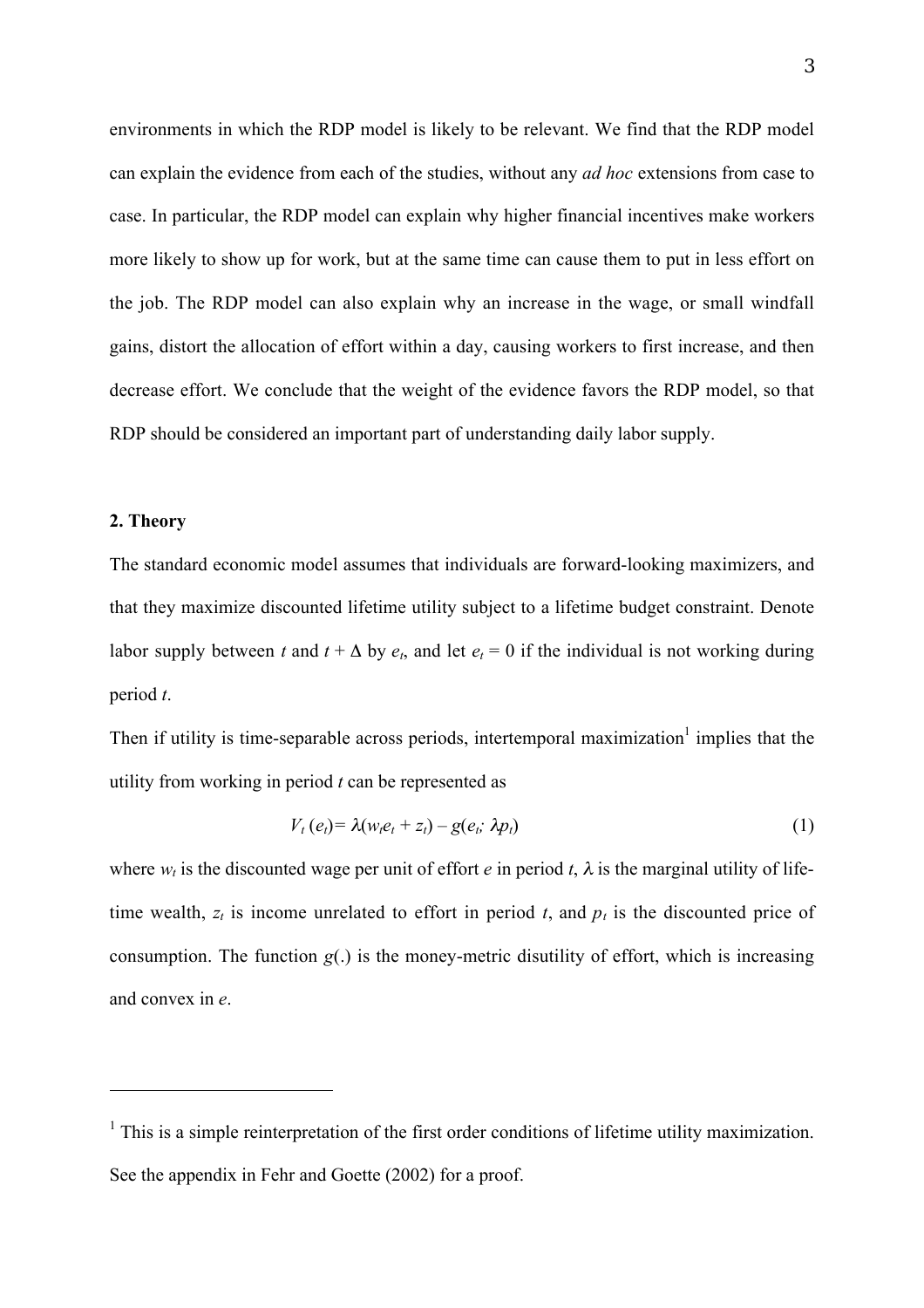This representation highlights the key property of any dynamic model: Small changes in income must be valued linearly. This follows from intertemporal maximization; any additional income is used to smooth out consumption over the rest of life and thus does not affect  $\lambda$ . In other words, to a first order approximation, small changes in income have no income effects. Two key implications follow directly from the linearity of period-utility in income: First, small changes in  $z_t$  do not affect labor supply. Second, temporary increases in wages must lead to higher labor supply.

#### 2.1 Reference-Dependent Preferences

The psychology literature suggests that the previous model leaves out a fundamental aspect of preferences: Individuals tend to evaluate outcomes as gains and losses relative to a reference point, and thus may especially dislike a low daily income, because it feels like a loss. More formally, reference dependent preferences have two important features that influence the valuation of outcomes: (i) *Loss Aversion*, which is the tendency for individuals to feel more strongly about avoiding a loss of one unit than making a gain of one unit. (ii) *Diminishing Sensitivity*, which is the decrease in the marginal valuation of another unit of the outcome as the distance from the reference point increases. These two features are captured in what has become known as the Kahneman-Tversky (KT) value function.<sup>2</sup>

The Kahneman-Tversky value function is relevant for labor supply if workers have a reference income, or income *goal* in mind. In fact, experimental evidence shows that goals are a pervasive aspect of human decision making, and furthermore that goals, even if arbitrarily assigned, inherit the properties of the value function (Heath, Larrick and Wu 1999). Heath,

 $2^2$  The predictions of the KT value function have been borne out in many experiments and field applications. See Tversky and Kahneman (2000) for a review of the evidence.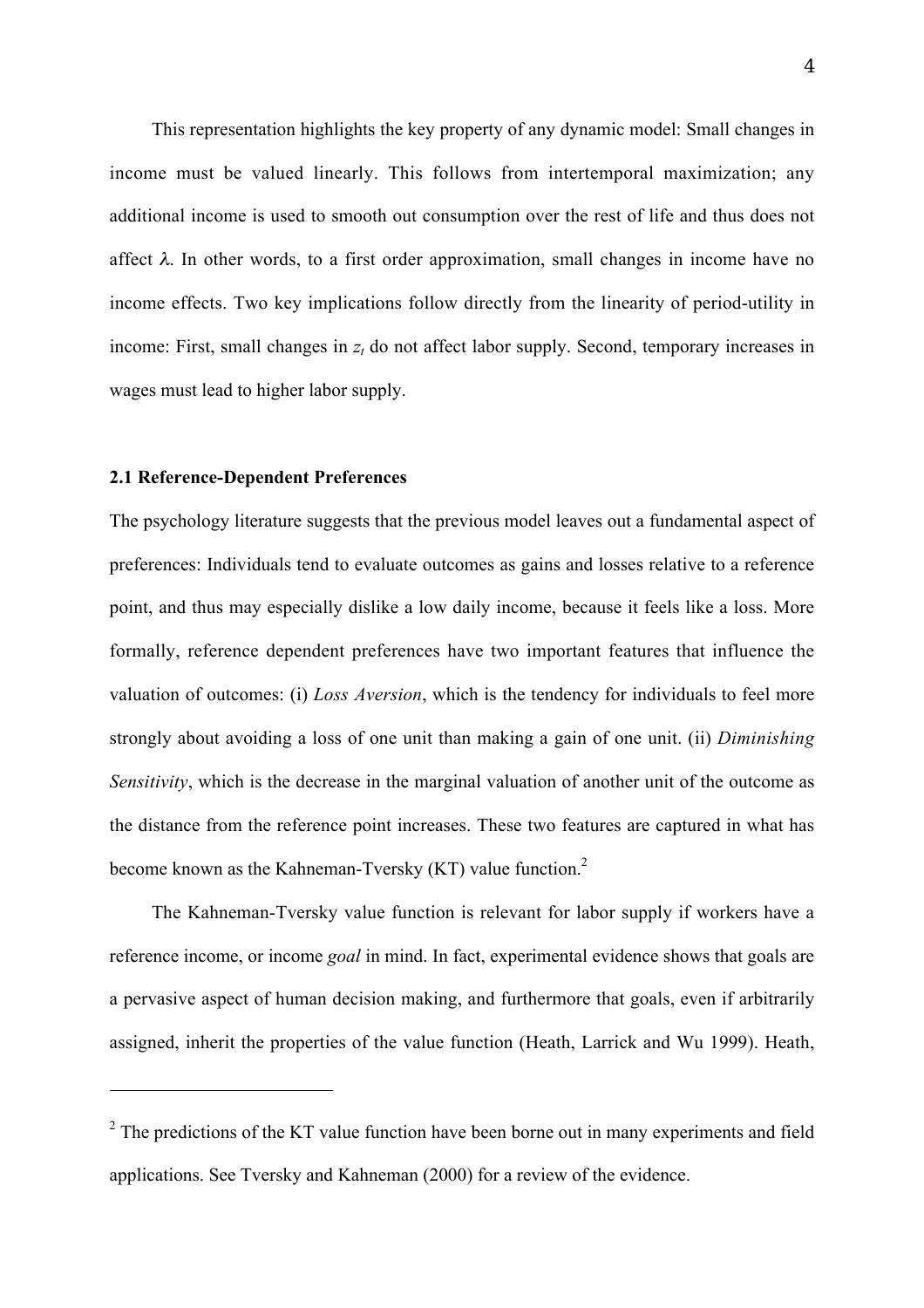Larrick and Wu (1999) discuss one experiment that is especially germane for labor supply: Workers seem to be twice as willing to provide an additional amount of effort to meet a given goal, than they are willing to provide the same amount of effort to surpass that goal.

The most ideal context to test the standard, neoclassical, model of intertemporal labor supply is given by an environment in which workers are free to choose when and how much to work and in which there is a salient relation between their effort and their income. We hypothesize that in such environments workers are likely to have a behaviorally relevant income target. If, e.g., there is a salient link between daily effort and daily income it seems likely that workers have a daily income target that acts as a reference point for their daily labor supply. A parsimonious way to model behaviorally relevant income targets is to assume that individuals maximize

$$
V_t(e_t) = v(w_t e_t + z_t - r) - g(e_t; \lambda p_t)
$$
\n
$$
(2)
$$

where  $v(.)$  shares the properties of the KT value function around zero and  $r$  is the daily income goal that serves as the reference point. The KT value function exhibits, in particular, a discrete drop in the slope of  $v(.)$  if  $w_{i}e_{t} + z_{t} - r$  becomes positive. If individuals value daily income according to the value function  $v(.)$  in (2), instead of linearly as in (1), the marginal valuation of income, and hence the incentive to generate income through effort, changes during the course of a day. If, e.g., individuals are close to, but below, the income target they face strong effort incentives whereas if they have surpassed the target the incentive to provide effort is much weaker. Thus, the first new prediction of the RDP model is that higher wages  $w_t$  may lead to lower daily effort because at high wages it is easier to surpass the income target and, therefore, the discrete drop in the marginal valuation of income occurs earlier during the day. Overall, this may lead to lower earnings during the day. The second prediction is that windfall gains *zt* can affect labor supply: The individual may work harder immediately after receiving a windfall gain, because her daily income goal is suddenly within reach, but then reduce effort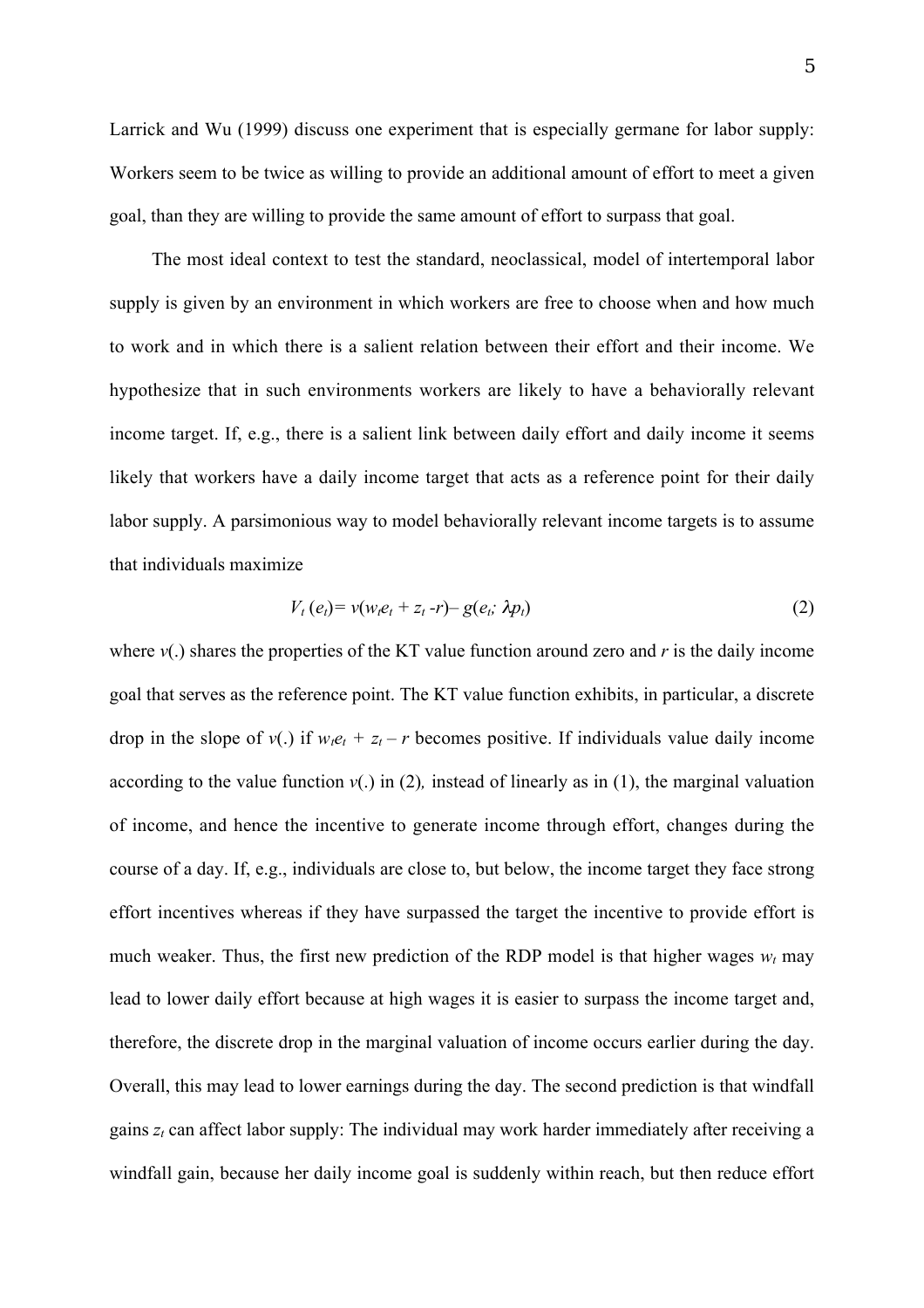substantially once she surpasses her income target. In other words, windfall gains may affect the time pattern of effort during the day. The third prediction is that an increase in the wage, or a windfall gain in the morning, increases the probability of quitting early, because surpassing the income target reduces the marginal valuation of working another hour.

#### 3. Evidence

#### 3.1 The Extensive Margin

This subsection discusses evidence from data on the extensive (participation) margin of labor supply. With regard to the participation decision the RDP model also predicts that higher temporary wages increase the temporary participation rate because at higher wages  $V_t(e_t)$  is higher. The empirical results show that workers have a positive wage elasticity of participation, i.e. they are more likely to come to work on days when the wage is high.

Oettinger (1999) analyzes data on the participation decisions of vendors at a baseball stadium, during one baseball season. The vendors are independent contractors, so they are free to work or not, as they choose, at any given game. Oettinger estimates the probability of participation, conditional on the wage. Vendors are paid on commission, so the effective wage varies across games, due to demand shocks (driven primarily by game attendance), and supply shocks (number of vendors that choose to participate). The main innovation of the study is a good set of ex-ante predictors of game attendance, which can be used to instrument for the wage: temperature, day of the week, the ranking of the home team, the quality of the opposing team, etc. In his IV estimates, Oettinger finds positive and significant wage elasticities of participation, ranging from .53 to .64.

Fehr and Goette (2002) also find a positive and significant wage elasticity of participation, in a field experiment using bicycle messengers in Zurich. Like stadium vendors, bicycle messengers are paid on commission, and they have substantial discretion over how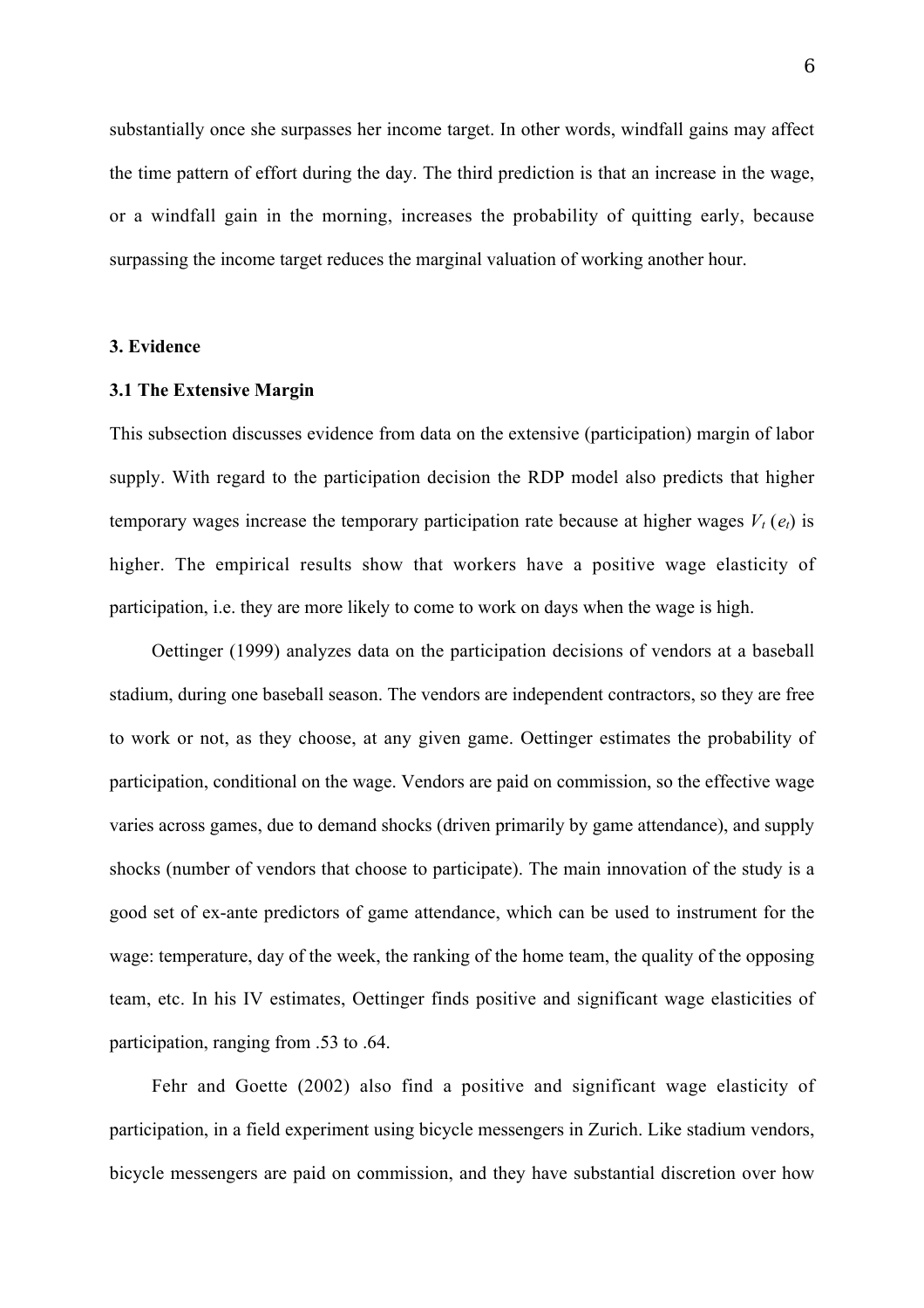much they work; messengers have some fixed shifts during a month, but they can sign up for more shifts as they choose. In the experiment, there are two groups of messengers – group A and group B. The treatment is a month-long increase in the commission rate, of 25%. In September, group A received the treatment and group B was the control. In November, group A was the control, and group B received the treatment. Estimating the probability of working on a given day, Fehr and Goette find that messengers receiving the exogenous wage increase are significantly more likely to participate than messengers in the control group, during both months of the experiment. The implied wage elasticities, ranging from .72 to .82, are very similar to those in Oettinger (1999).

The evidence from both studies is consistent with intertemporal substitution and also with the RDP model. The next section turns to evidence on the intensive margin of labor supply, which is more helpful for distinguishing between the two models.

#### 3.2 The Intensive Margin

#### *3.2.1 Effort and Across-Day Variation in the Wage*

Camerer et al. (1997) and Farber (2003) look at the response of hours worked by New York City cabdrivers to variation in the average daily wage across days, and Chou (2002) does the same for cabdrivers in Singapore. Cabdrivers are good subjects for studying intertemporal substitution on the intensive margin, because they have freedom to choose their effort during the day, and because wages vary across days due to demand shocks (conferences, rainy days etc.).

The cabdriver studies regress log hours on the average daily wage, where the wage is calculated by dividing daily earnings by daily hours. Camerer et al. and Chou report *negative* wage elasticities of daily hours worked. They instrument for the wage with the average daily wage of other drivers, because measurement error in the driver's hours could lead to a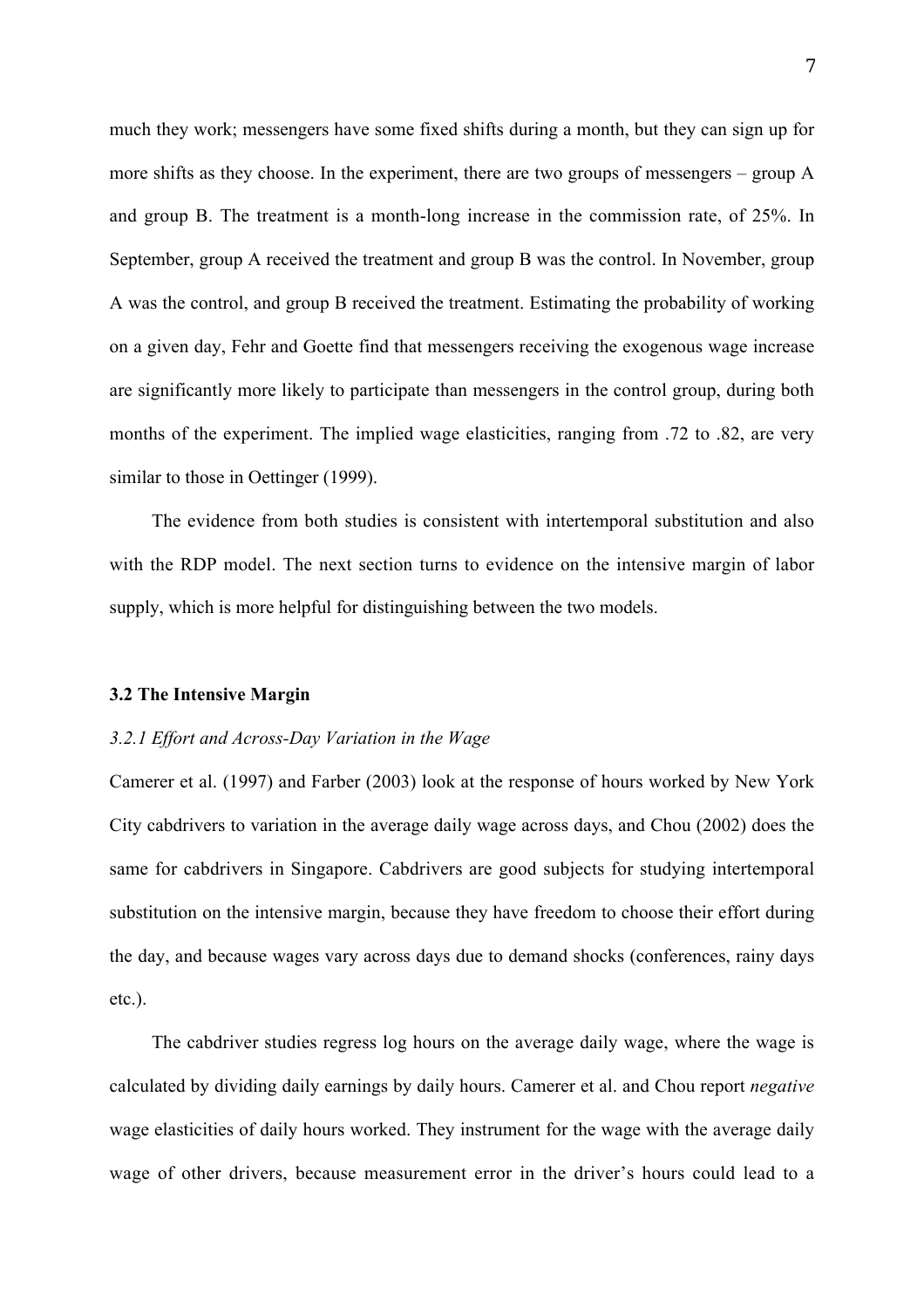downward-biased wage elasticity. However, they find that instrumenting for the wage actually makes elasticities even more negative, which suggests that measurement error in hours does not explain the negative elasticities. Farber is not able to instrument for the wage in his estimation, because his data include very few observations on drivers that work on the same day. All three studies find elasticities that are negative and significant. Some of the elasticities are very close to  $-1$ . The implication is that cabdrivers work long hours on days when the wage is low, and short hours on days when the wage is high.

These results are consistent with model (2) and contradict the standard model. However, there are two main problems with the methodology of the cabdriver studies. One concern is that supply, rather than demand, is the most important source of wage variation for cab drivers. If there are common, supply-side shocks, e.g. most drivers don't want to work on the  $4<sup>th</sup>$  of July, then the supply of cab driver hours will be small on these days and the wage will be high. As a result, there will be a negative correlation between wage and hours that has nothing to do with RDP. A second concern is a possible selection effect. If there is a positive correlation between fixed costs of participation, and *marginal* disutility of effort, then on high wage days there will be relatively more workers with a high marginal disutility of effort. This selection effect implies that effort is lower on high-wage days. Both of these concerns could lead to a downward biased estimate of the wage elasticity, but it is not clear how relevant they are empirically.<sup>3</sup>

In their field experiment, Fehr and Goette (2002) study the effort decisions of bicycle messengers. Bicycle messengers are paid on commission, so earnings are a function of effort.

<sup>&</sup>lt;sup>3</sup> Camerer et al. and Chou argue that because cab drivers in NYC and Singapore have regular schedules, it is unlikely that either supply shocks or selection effects can be a large factor in explaining negative elasticities.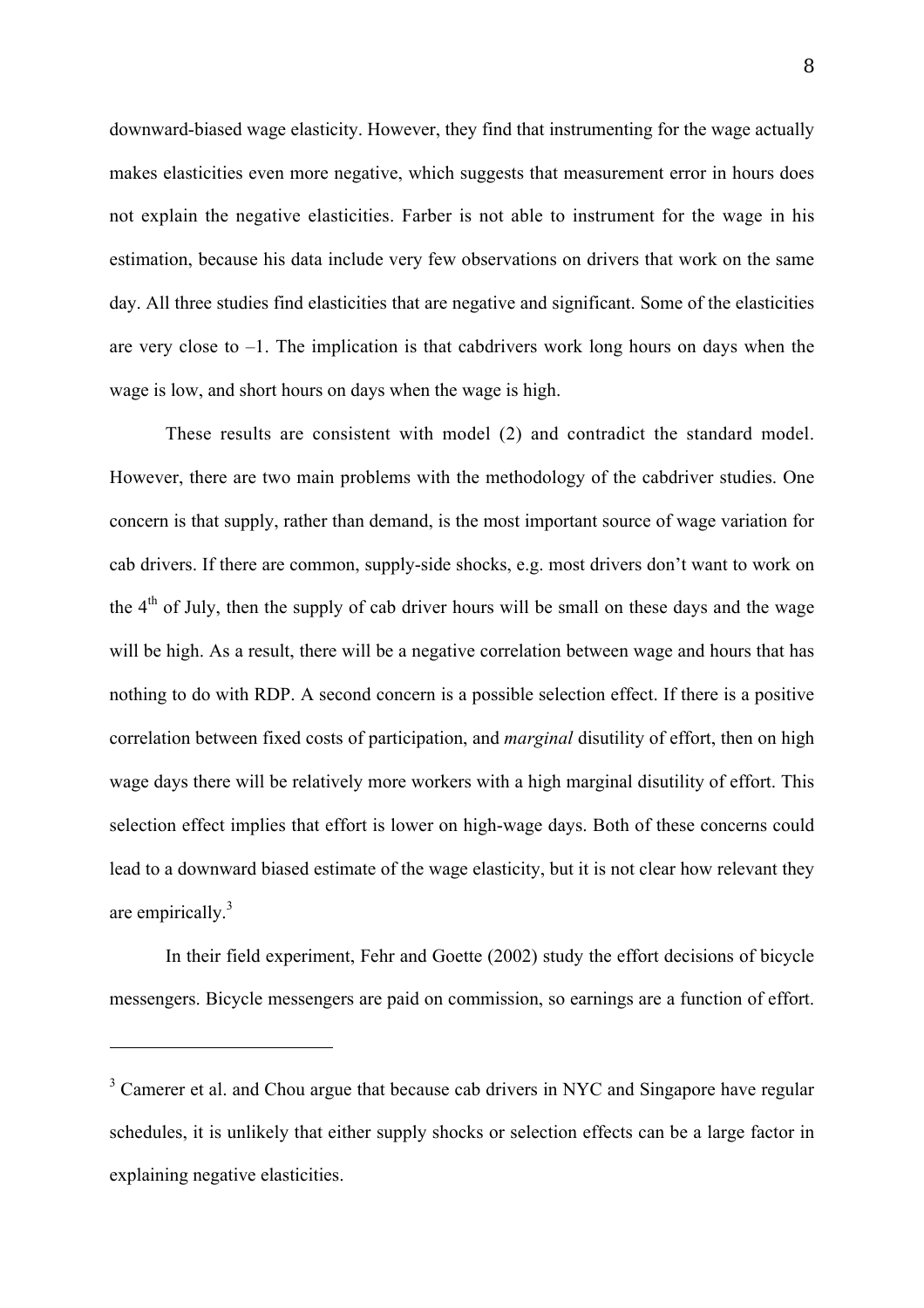Messengers are relatively free to choose their effort during a day, because deliveries are called out over the airwaves to be heard by all messengers, and messengers ask for deliveries or not, as they choose. Fehr and Goette regress log revenue per shift on a dummy for the treatment – the 25% increase in the commission rate – and various controls. The controls include daily fixed effects, so the impact of the treatment is identified by comparing the treatment group to the control group, holding day characteristics constant. To control for exhaustion, the regression also includes individual fixed effects, and controls for whether a messenger worked yesterday and whether they will work tomorrow.

Fehr and Goette find that revenues during a shift are significantly lower for the group with higher commission rates, in both months of the experiment. The implied elasticities range from -.23 to -.29. This result is suggestive of the RDP model, in which an increase in the commission rate can lead to lower within-shift revenues, because workers reach their target, and reduce effort, earlier in a shift.

Fehr and Goette (2002) avoid some of the methodological criticisms of the cabdriver studies with their experimental design, and address others with empirical tests. The experimental design ensures that the supply-shocks concern does not apply to the bicycle messenger results, because the source of wage variation is clear – an experimental increase in the commission rate. There could, in principle, be a selection problem, but the authors exploit the distinction between fixed and sign-up shifts to test the validity of this concern. Messengers had already chosen fixed shifts well before the announcement of the experiment, so there cannot be selection into these shifts in response to the experimental wage increase. Fehr and Goette find that revenues are lower in both fixed and sign-up shifts, with no significant difference between the two, which indicates that selection cannot explain the reduction in effort under the treatment condition.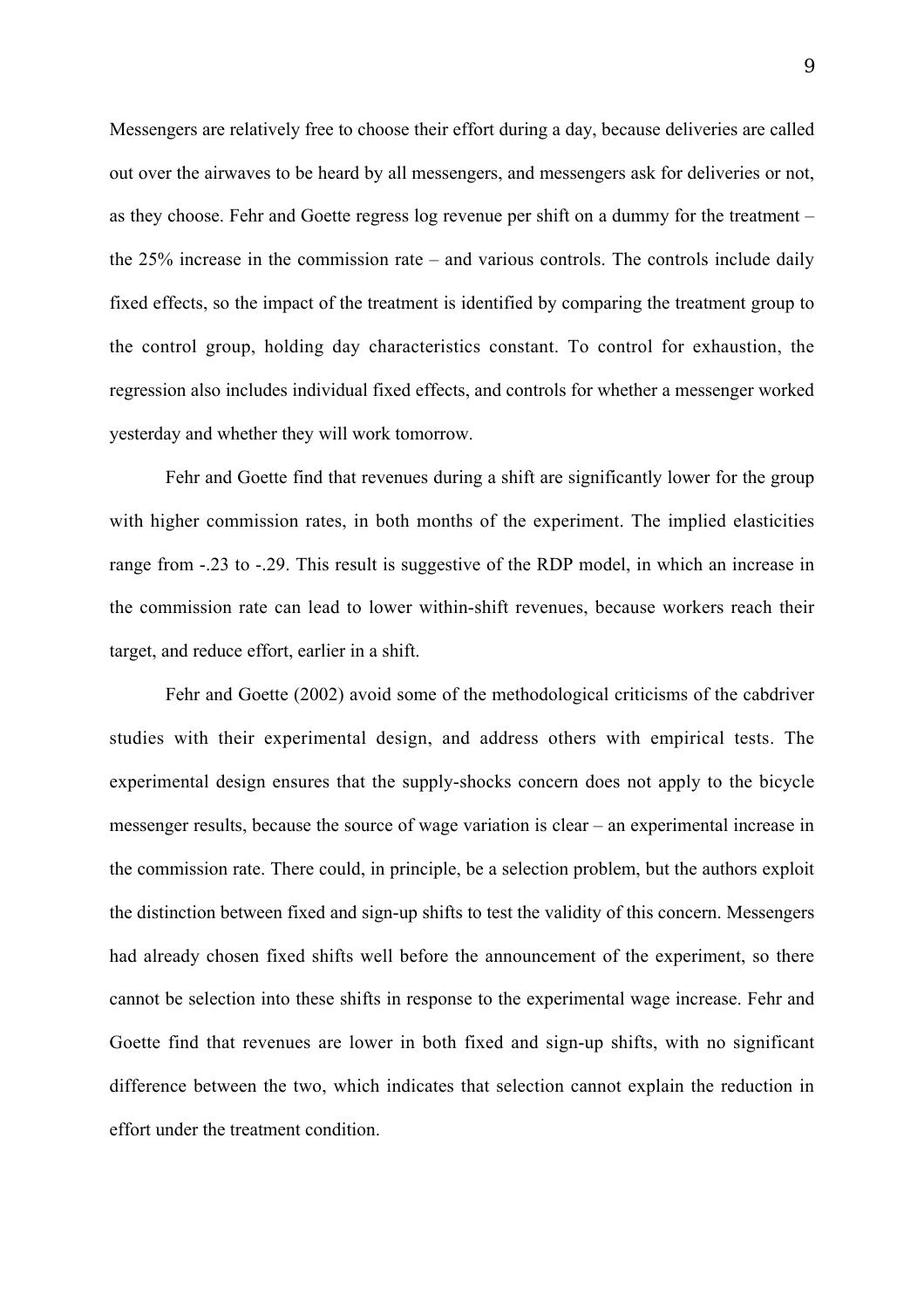Although the baseline results in Fehr and Goette (2002) are suggestive of the RDP model, the experimental design does not rule out another, alternative explanation. In the case of preferences that are not fully time separable, it may be optimal for workers to increase the number of shifts, but reduce effort during each shift, during a block of time in which preferences are inseparable. 4

In order to distinguish between the inseparable-preferences explanation and the RDP model, the authors conduct a follow-up experiment that measures the degree of loss aversion of the individual messengers.<sup>5</sup> The strategy is to test whether the degree of loss aversion predicts the observed reduction in effort under the treatment – a distinct prediction of the RDP model. Comparing the sub-sample of messengers who are loss-averse to those with no indication of loss aversion, the authors find that the effort elasticity is negative and significant only for those who are loss averse. This result is shown in Figure 1(a), in which the distribution of daily revenues for the loss-averse messengers is shifted to the left, relative to the distribution of the control group. Messengers who show no indication of loss aversion, on the other hand, have an elasticity that is not significantly different from zero, which is borderline consistent with the standard model. Figure 1(b) shows that the distribution of daily

<sup>&</sup>lt;sup>4</sup> A disadvantage of this model is that it could equally-well predict a reduction in the number of shifts, and an increase in within-shift effort.

<sup>&</sup>lt;sup>5</sup> The measures of loss aversion are lotteries that present messengers with different choices between losses and gains, e.g. win 8 CHF with probability .5, or lose CHF 5 with probability .5. Rejection of these lotteries indicates loss aversion; as is pointed out in Rabin (2000), if final wealth is the argument in the individuals' von Neumann Morgenstern utility function, risk aversion cannot explain an unwillingness to play for such low stakes.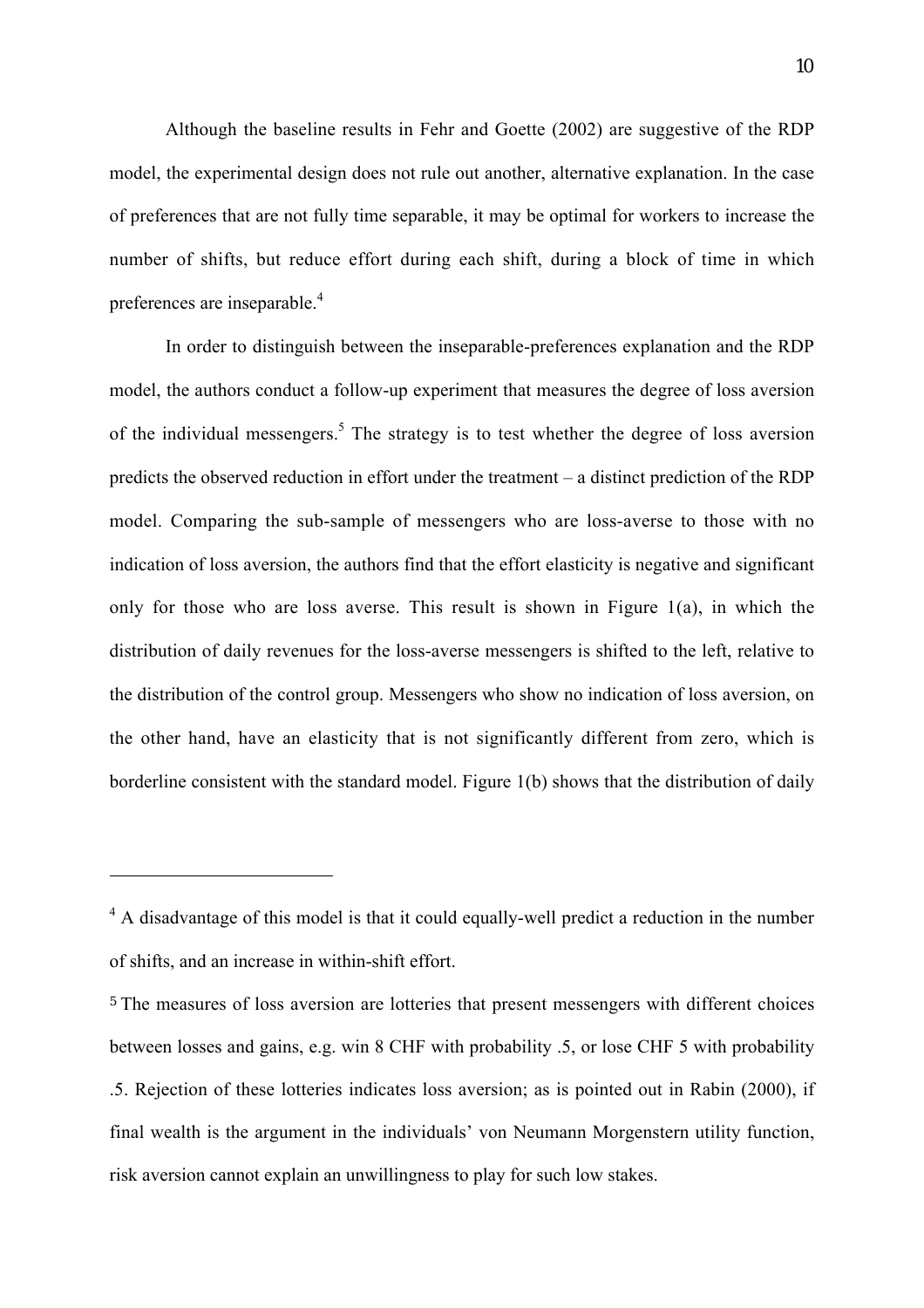revenues for messengers with no indication of loss aversion is indistinguishable from the distribution of the control group.

#### [Figure 1 about here]

#### *3.2.2 Within-Day Labor Supply*

Farber (2003) uses new data on New York City cabdrivers that allow him to study within-day labor supply decisions. Farber tests one of the predictions of the RDP model, that within-day earnings should affect the timing of quitting. In particular, as discussed in Section 2, high earnings early in the day should increase the probability of quitting later on in the day.

Farber uses a hazard model of quitting, and finds mixed results. His baseline results show that, conditional on hours worked, higher previous earnings increase the probability of quitting early, which is consistent with RDP. However, when Farber adds controls for driver fixed effects, day of the week, and clock hour, he finds that previous earnings during the day no longer affect the likelihood of quitting, leaving hours worked as the main determinant of quitting. Farber also estimates the model for the subset of five drivers for whom he has at least 40 shift observations. In this case he finds that, for 3 out of 5 drivers, higher earnings significantly increase the likelihood of quitting. $<sup>6</sup>$ </sup>

The apparent impact on Farber's results of including clock hour suggests one explanation for the mixed evidence in the paper. When Farber adds clock hours, income is no longer a significant predictor of the probability of quitting; but looking at Farber's sample, average hourly wages have a distinct profile over the day, steadily increasing over time, and

 $6$  This is consistent with the lottery results from Fehr and Goette (2002), and survey evidence from Goette and Huffman (2003), which suggest that not all workers are loss averse.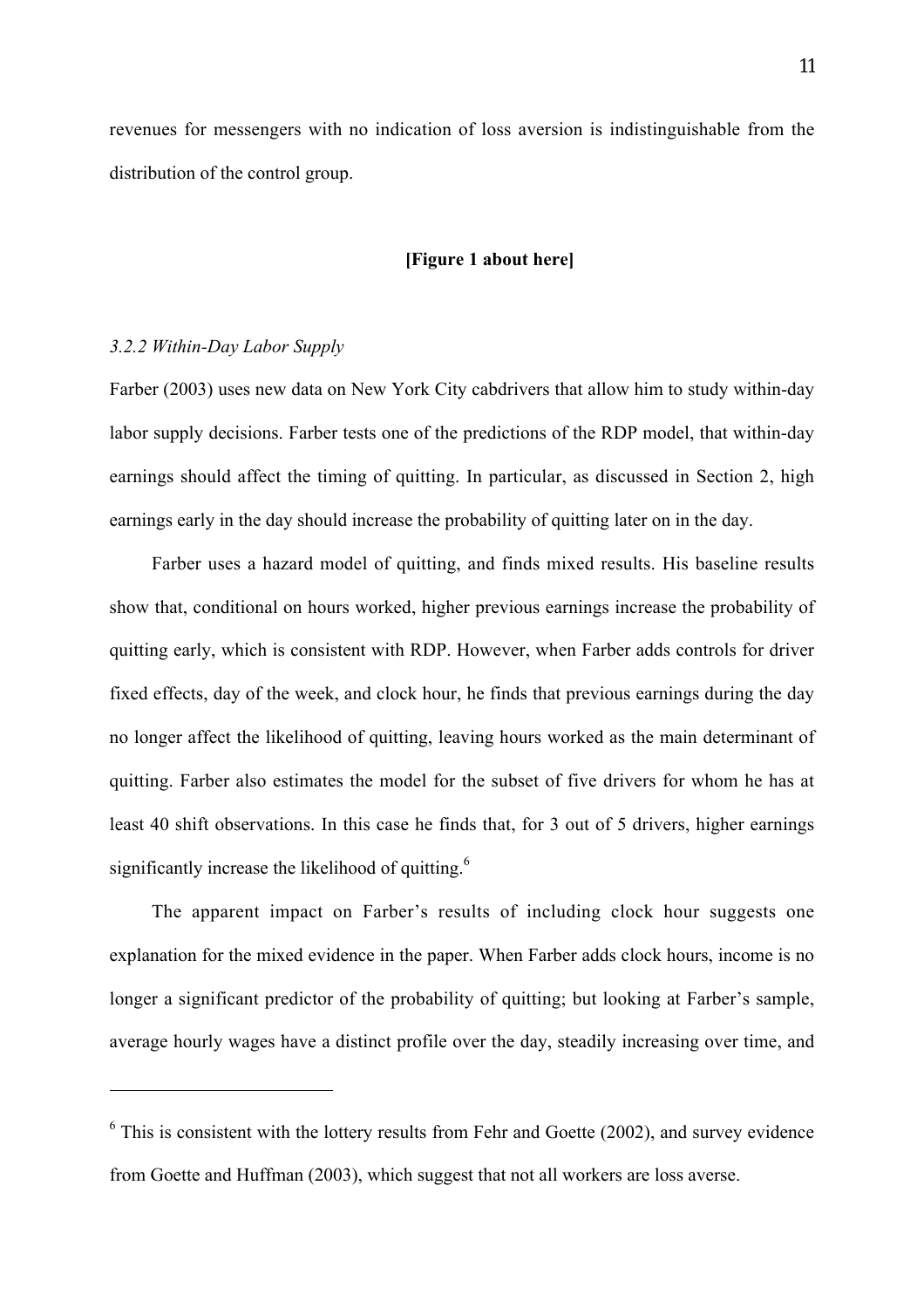peaking during the evening rush hour. They are the most predictable source of variation in hourly wages, and thus important for income as well. This means that controlling for clock hour removes an important source of information for identifying RDP.

In the absence of any clock hour constraints, the standard model predicts that drivers are unlikely to quit during rush hour, because earning opportunities are high (a rational agent would presumably postpone dinner with their family until after these key hours). On the other hand, the RDP model predicts that when earnings are particularly high, workers are more likely to quit, because they have exceeded their income target and thus have a lower marginal utility of income for the rest of the day. It is noteworthy that, in Farber's data, many cabdrivers quit just as the rush hour peaks.

There is thus an identification problem. Quite likely, the income variable picks up the effect of loss aversion and RDP when clock hour is not in the quitting regression. However, in Farber's strictest specification for the model, this effect of income on quitting is largely absorbed by the clock hour dummies. There are good reasons to control for clock hour effects: drivers may be more likely to quit during a particular hour of the day because of family obligations or because they hold second jobs. But at the same time, this removes much of the variation in earnings and quitting that could be used to identify RDP.

Goette and Huffman (2003) study the within-day labor supply decisions of bicycle messengers. Their data are the delivery records of three bicycle messenger firms, two of which are located in San Francisco, California and a third that is located in Basel, Switzerland. Messengers at these firms are paid on commission, and have substantial discretion over choice of effort.

Goette and Huffman test two fairly subtle predictions of the RDP model: (1) A windfall gain in the morning should lead to increasing, and then decreasing effort over the course of the afternoon, compared to a worker without a windfall gain; (2) a worker on a high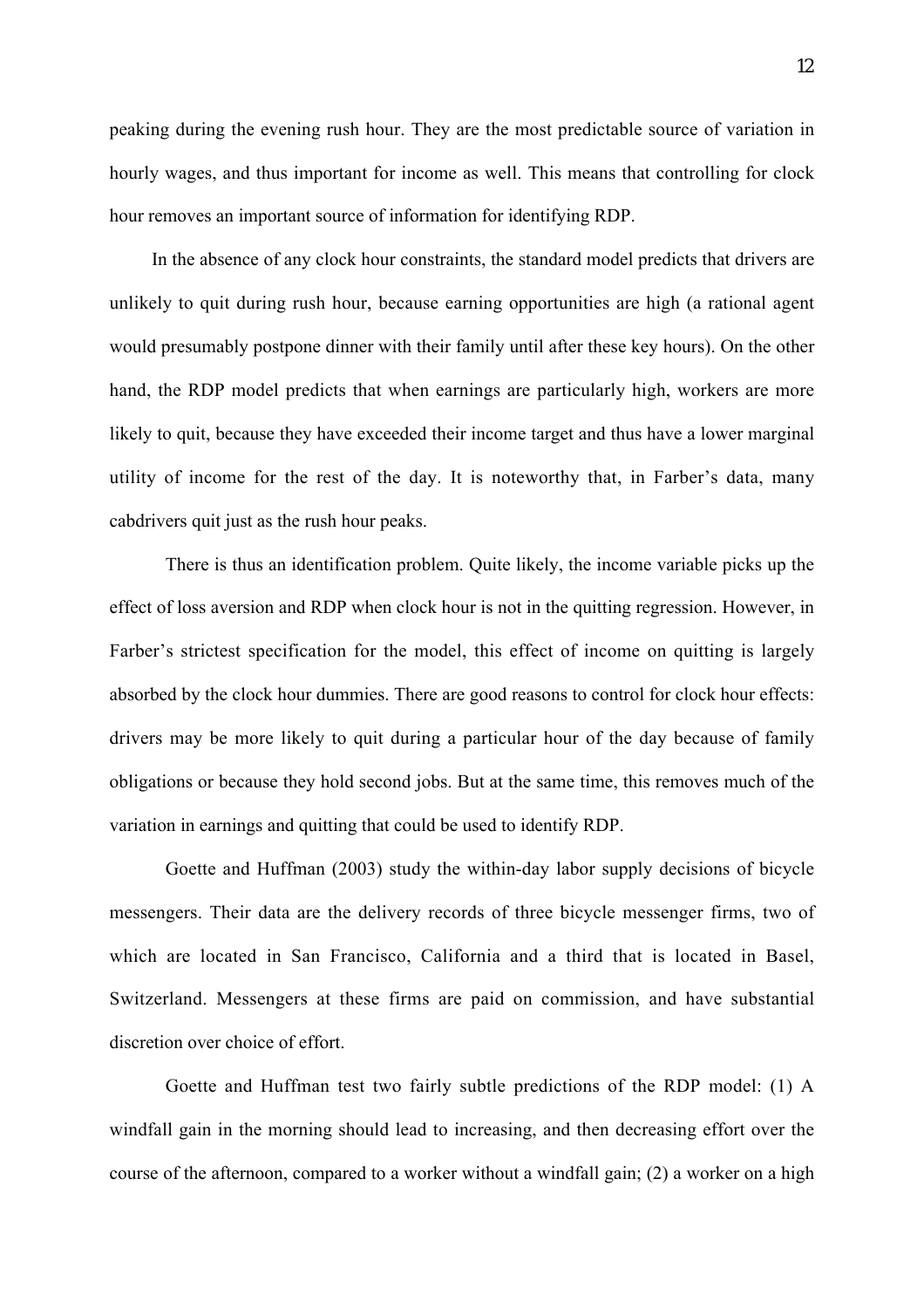wage should exhibit higher effort, and then lower effort over the course of the day, compared to a worker on a low wage. Both of these predictions follow from the fact that individuals with RDP have a higher incentive to provide effort when they are close to, but below, their target whereas when they have reached the target the effort incentives are lower.

To test the first prediction, Goette and Huffman study the impact of earnings during the morning on effort at different points in time in the afternoon. Their regression also includes messenger fixed effects, firm-day-clock hour fixed effects, start hour, and other controls, so that all individual-specific, firm-day-and-hour-specific and start-time-specific variation in morning earnings is removed.<sup>7</sup> The authors argue that the remaining variation in morning earnings is unrelated to effort and mainly captures luck – being at the right place at the right time.<sup>8</sup> Thus, the interaction terms capture the impact of windfall gains in the morning on effort in each hour of the afternoon. Figure 2 is a graphical representation of these regression results, showing the estimated change in revenues during each hour of the

 $<sup>7</sup>$  The remaining variation is significant: the standard deviation of the residual from a</sup> regression of morning earnings on fixed-effects represents 34% of average morning earnings. <sup>8</sup> For at least two reasons, luck is very important for earnings. First, earnings vary with the service type and the geographic pickup and dropoff zones of the delivery– so that earnings are substantially influenced by being in the right place at the right time. For example, being near the border of zone 2 when a rush delivery is called out going from a nearby location in zone 1, to zone 2, would result in earnings that are roughly 60% higher than average hourly earnings. Another source of randomness, often cited by messengers, comes from good fortune in getting deliveries that "line-up." Making a delivery to a distant location can be very profitable, if other deliveries come up during the ride that can be taken care of without deviating too far from the "line," or route, between the messenger's origin and final destination.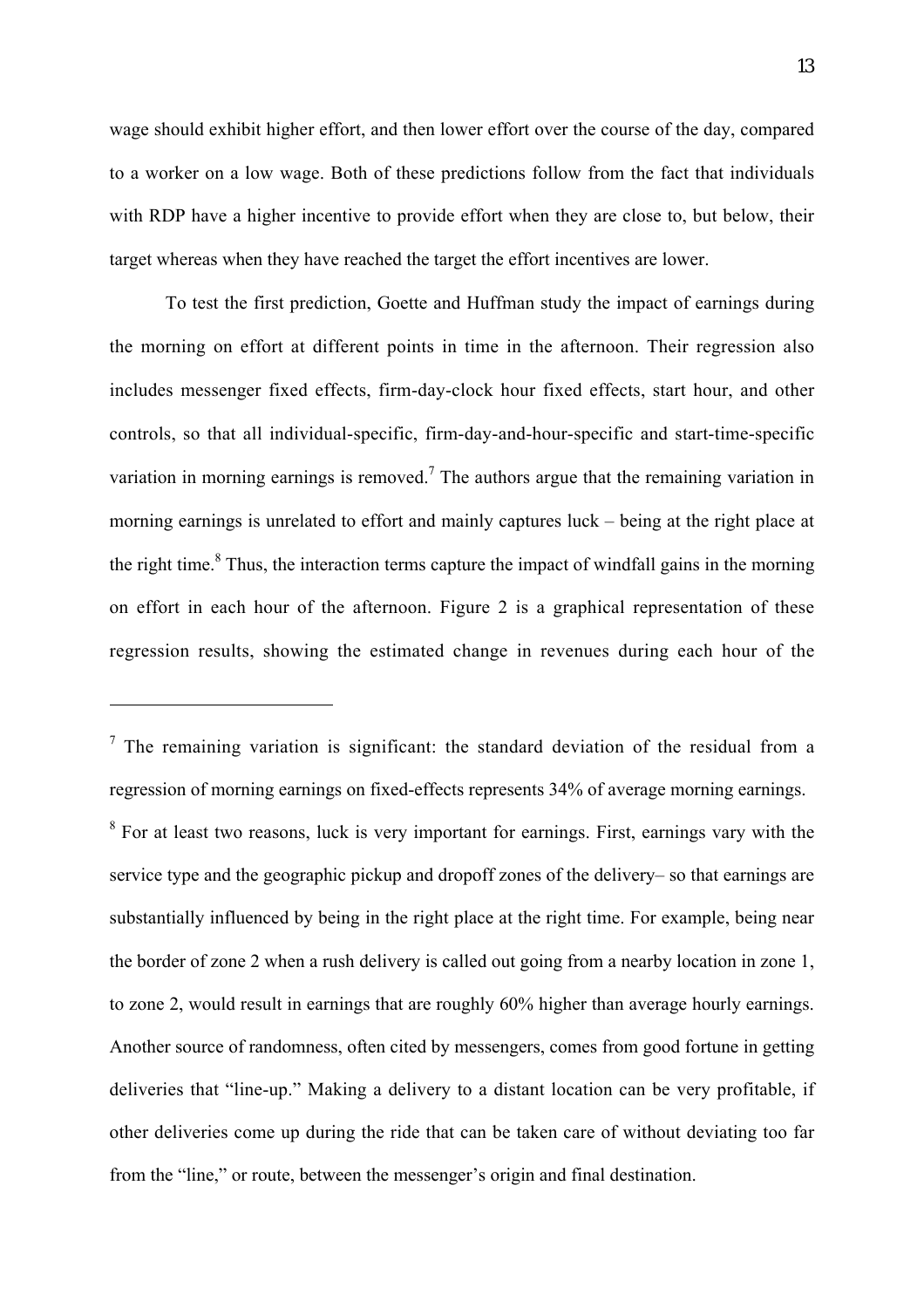afternoon caused by a \$50 windfall gain in the morning. At both firms, the observed pattern is exactly as predicted by the RDP model: a windfall gain in the morning leads to significantly higher effort early in the afternoon, but significantly lower effort in the early evening, relative to a messenger without windfall gains.

#### [Figure 2 about here]

Goette and Huffman test the second prediction using Firms B and C, which raise the commission rate for messengers after they have been working for a few months. They study how a higher commission rate affects effort during each hour of the workday.<sup>9</sup> The regressions include the usual fixed effects, start hour, and other controls. Figure 3 presents the results of these regressions, showing the impact of an increase in the commission rate from 50% to 55% at firm B, and from 38% to 43% at firm C. At both firms (one in California and the other in Switzerland), messengers on the higher commission rate work significantly harder during early work hours, but significantly less hard during later work hours, as predicted by the RDP model.

#### [Figure 3 about here]

Goette and Huffman note that, although messengers on a higher commission rate work at a slower pace at the end of the day, they work harder on average. This contrasts with Fehr and Goette (2002), in which a wage increase had a negative impact on within-shift

 $9$  At firm C, messengers work shorter shifts, which may be in the morning or afternoon. So, for comparison purposes, the authors focus on hour of work rather than clock hour.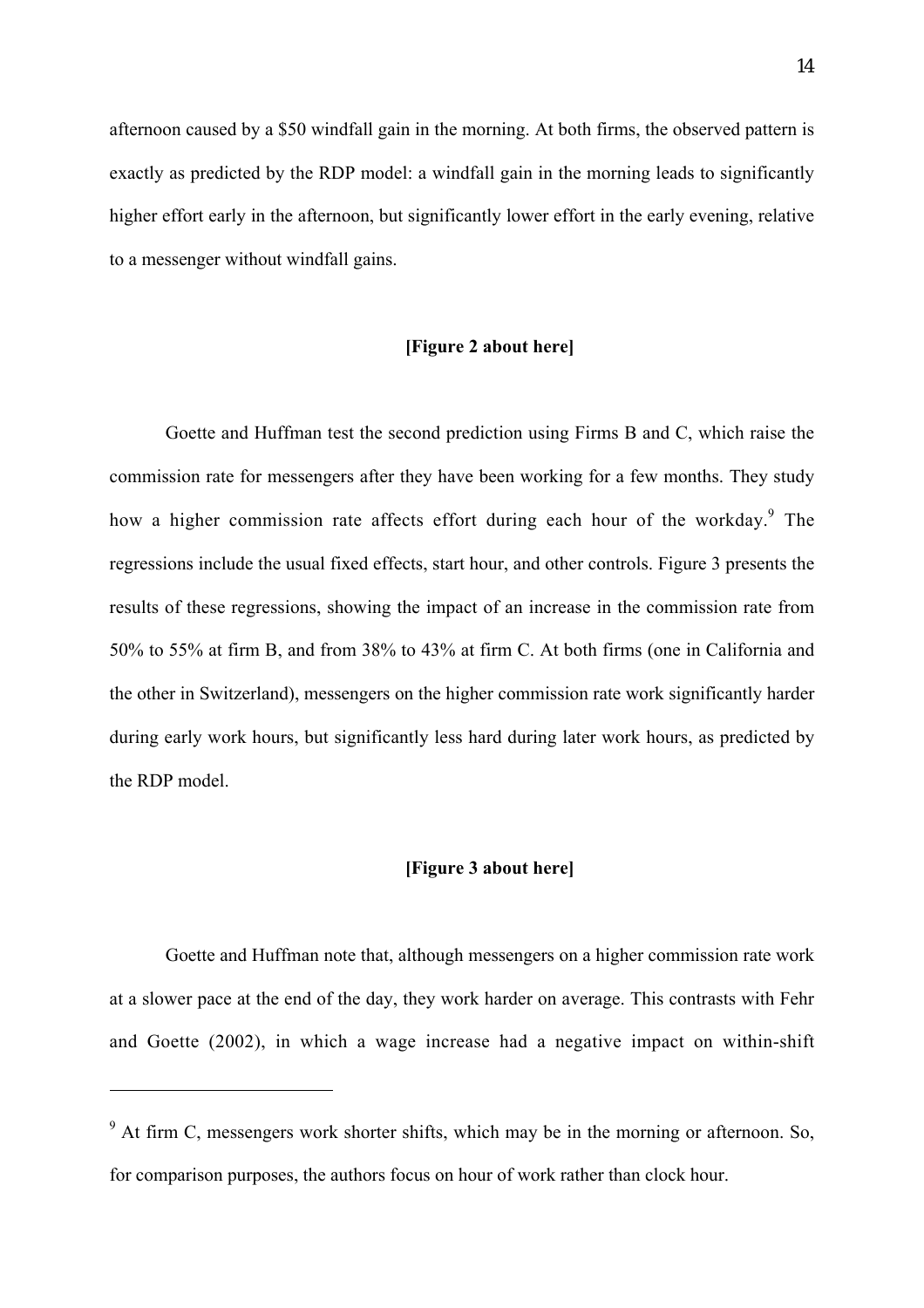productivity. However, these results need not be inconsistent. The increase in the commission rate was much larger in Fehr and Goette (2002), 25% rather than 10%, and the RDP model predicts the following: a larger increase in the wage leads to a correspondingly larger decrease in the time needed to reach the daily income target, and hence increases the likelihood of an overall reduction in effort.

Goette and Huffman also discuss whether fatigue could be an alternative explanation for their results. They argue that there are several reasons why fatigue is very unlikely to explain the observed differences in behavior. First, and perhaps most importantly, in a survey of 114 bicycle messengers Goette and Huffman find that the majority of messengers say they have an income target. They ask: "*After earning \_\_\_\_ dollars during the day, it feels less urgent to earn another dollar (if this question does not apply to you, answer with N.A.)."* 73% respond that they have such a dollar amount in mind. Second, the data show that messengers in San Francisco have very few deliveries during the lunch hour. The authors argue that this substantial resting period in the middle of the day makes it unlikely that even a very busy morning has an impact on effort costs in the afternoon.<sup>10</sup> Third, the authors note that an intuitively appealing cost of effort function, in which costs are increasing in previous effort expenditures, predicts the opposite of the observed pattern. Because effort at time *t* increases costs at time  $t+1$ , this cost function implies that a utility-maximizing messenger who has had an exhausting morning should rest early in the afternoon, and work hard at the end of the day when there is no concern about the impact of effort on future costs. Similarly, the cost function implies that a messenger with a higher commission rate should display increasing

<sup>&</sup>lt;sup>10</sup> One reason why the analysis divides the day into morning  $(7:00 - 12:00)$  and afternoon  $(13:00 - 18:00)$  is because, at all firms, there is a dramatic drop in deliveries during the lunch hour.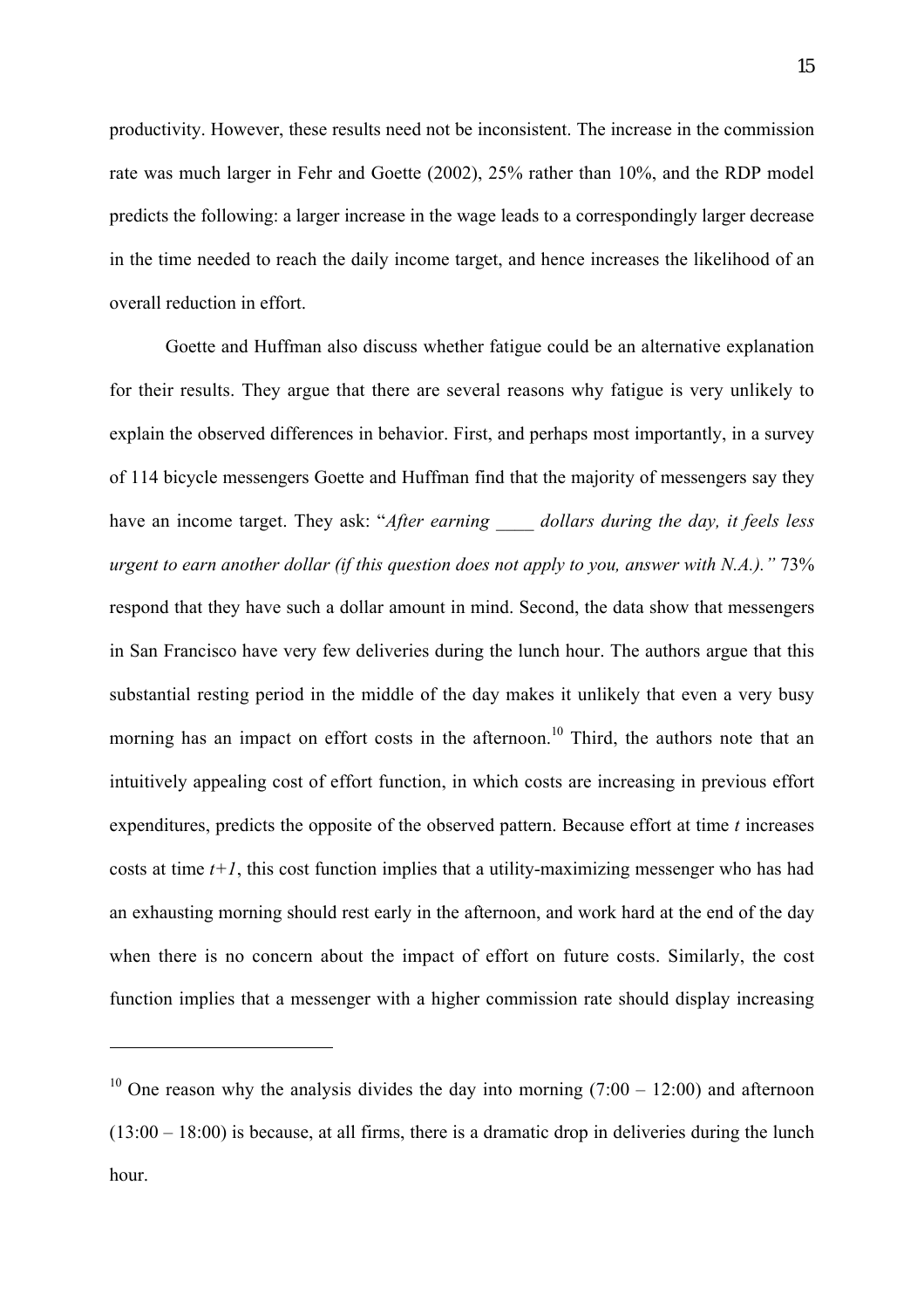effort over the day, which is the opposite of the observed pattern.<sup>11</sup> Goette and Huffman conclude that the pattern of increasing and then decreasing effort over the day reflects RDP rather than fatigue.

#### 4. Conclusions

This paper examines the evidence on a central prediction of the standard model: When wages are temporarily high, individuals should supply more labor. Furthermore, absent significant non-separabilities in preferences over labor supply, a wage increase should cause labor supply to increase along all dimensions.

The evidence we review establishes several results: The participation margin of labor supply indeed responds to higher wages in the predicted fashion. The evidence on effort, or within-day labor supply, is less supportive of the standard model. Several studies report negative elasticities of effort with respect to across-day variation in daily wages. The allocation of effort over the day, following a wage increase or after a small windfall gain, also appears inconsistent with the standard model.

There are two broad classes of models to explain these results: Models that rely on non-separabilities in labor supply, and models that incorporate reference-dependent preferences. Models that rely on non-separabilities require different assumptions to "explain"

<sup>&</sup>lt;sup>11</sup> An unusual cost function in which effort at time *t decreases* effort costs at  $t+1$  could explain why messengers work hard early in the afternoon, and less hard at the end of the day. But this function cannot explain Goette and Huffman's second result: the cost function implies that messengers on a high commission rate should display decreasing effort over the day, but cannot explain why effort should drop *below* the effort of a messenger on the lower commission rate.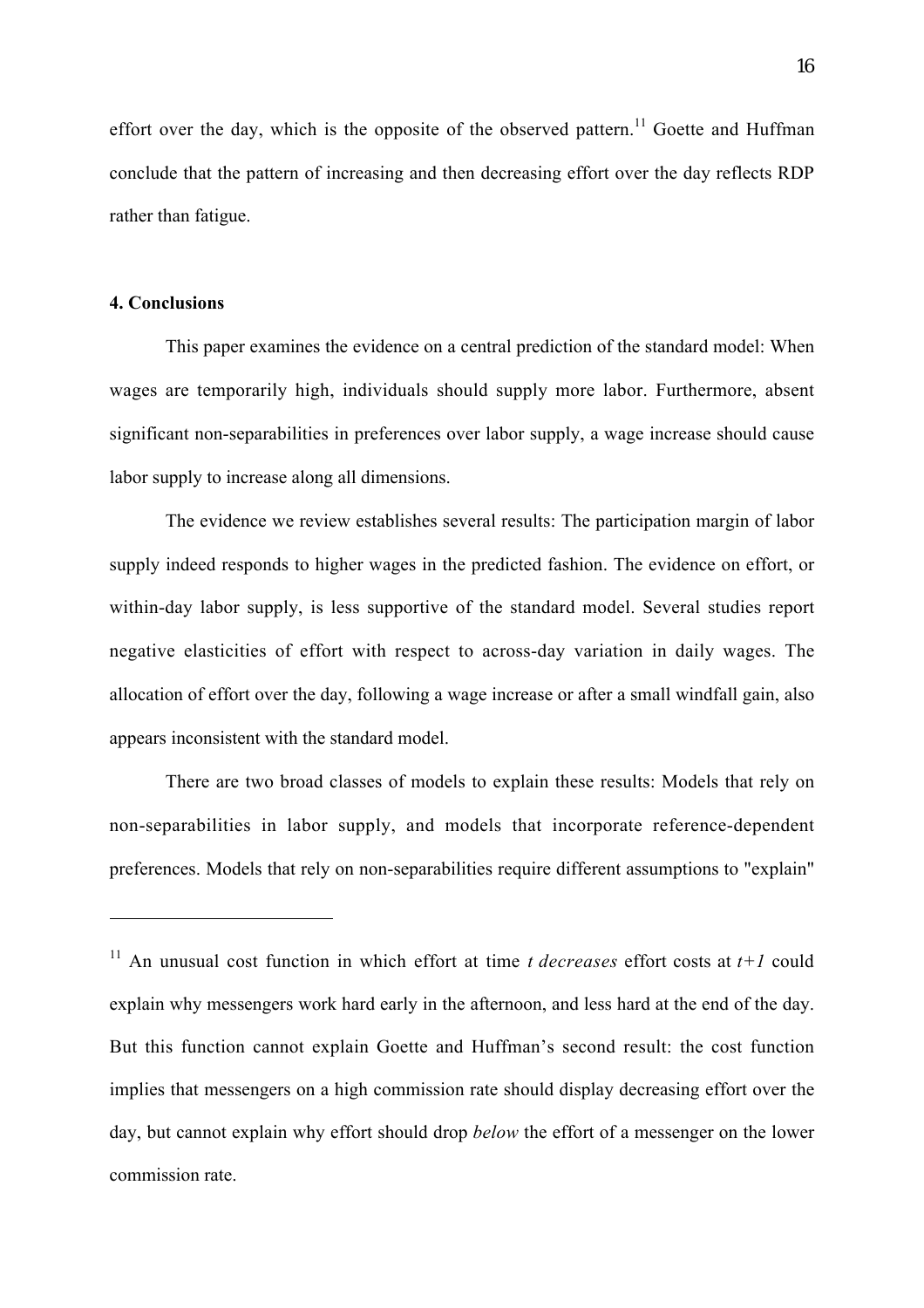each set of results, and sometimes, the assumptions needed to explain one set of results generate the wrong prediction for another. In contrast, a model that relies on referencedependent preferences is well-grounded in psychology, and can explain the entire set of results. By Ockham's Razor, we favor this model.

#### References

Camerer, Colin, Linda Babcock, George Loewenstein and Richard Thaler (1997). "Labor Supply of New York City Cabdrivers: One Day at a Time." *Quarterly Journal of Economics* 112(2), 407-41.

Chou, Yuan K. (2002). "Testing Alternative Models of Labor Supply: Evidence from Cab Drivers in Singapore." *The Singapore Economic Review 47(1),* pp. 17 – 47.

Farber, Henry S. (2003). "Is Tomorrow Another Day? The Labor Supply of New York Cab Drivers." NBER Working Paper 9706.

Fehr, Ernst and Lorenz Goette (2002). "Do Workers work more when Wages are High? Evidence from a Randomized Field Experiment." IEW Working Paper 144. Goette, Lorenz and David Huffman (2003). "Reference-Dependent Preferences and the Allocation of Effort over Time: Evidence from Natural Experiments." Mimeo. Institute for Empirical Research in Economics, University of Zurich.

Heath, Chip, Richard Larrick, and George Wu (1999). "Goals as Reference Points." *Cognitive Psychology* 38, pp. 79-109.

Oettinger, Gerald S. (1999). "An Empirical Analysis of the Daily Labor Supply of Stadium Vendors." *Journal of Political Economy* 107(2), pp. 360-92.

Rabin, Matthew (2000). "Risk Aversion and Expected Utility Theory: A Calibration Theorem." *Econometrica* 68(5), pp. 1281-92.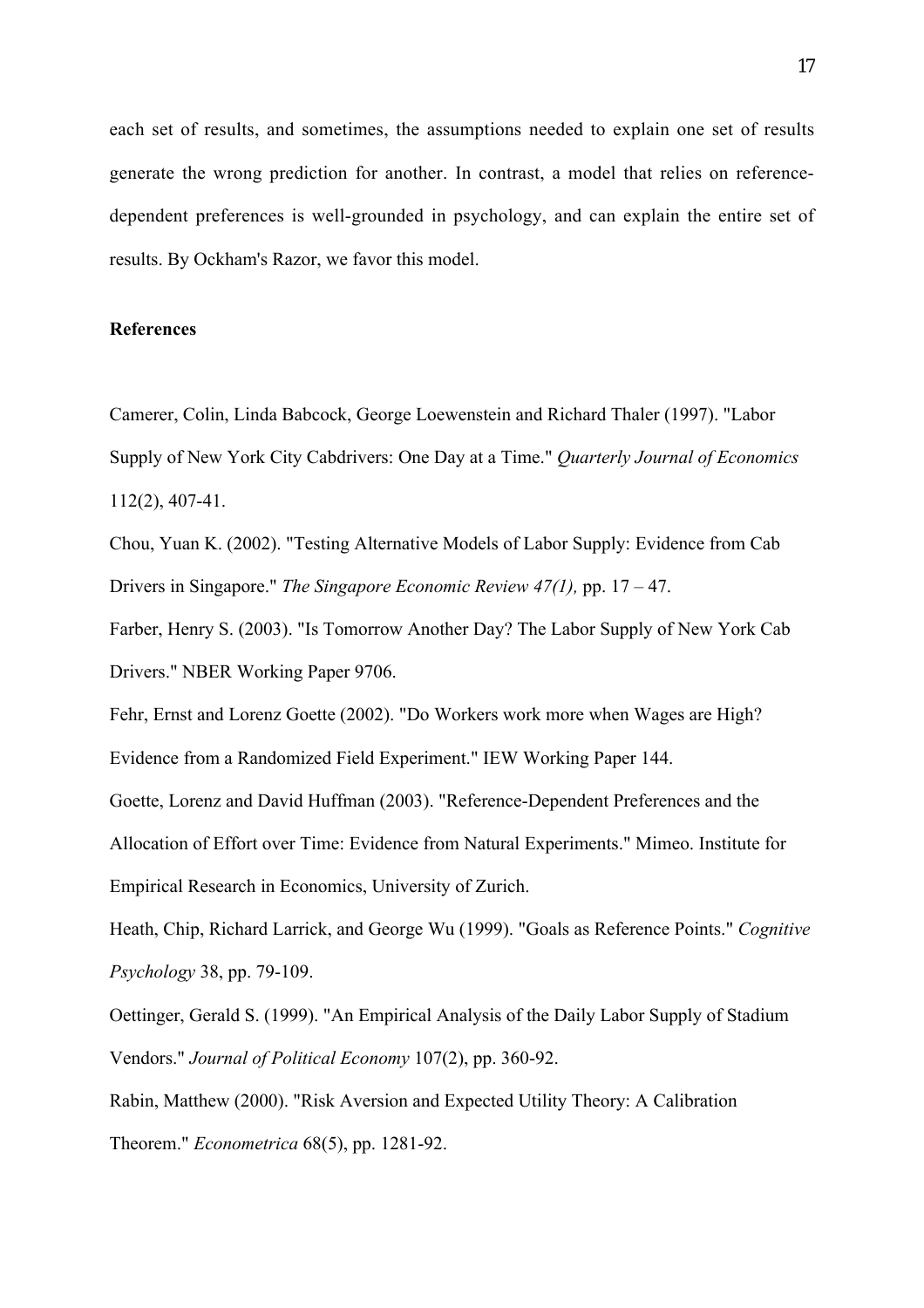Tversky, Amos and Daniel Kahneman (2000). *Choices, Values, and Frames*. Cambridge, MA: Cambridge University Press.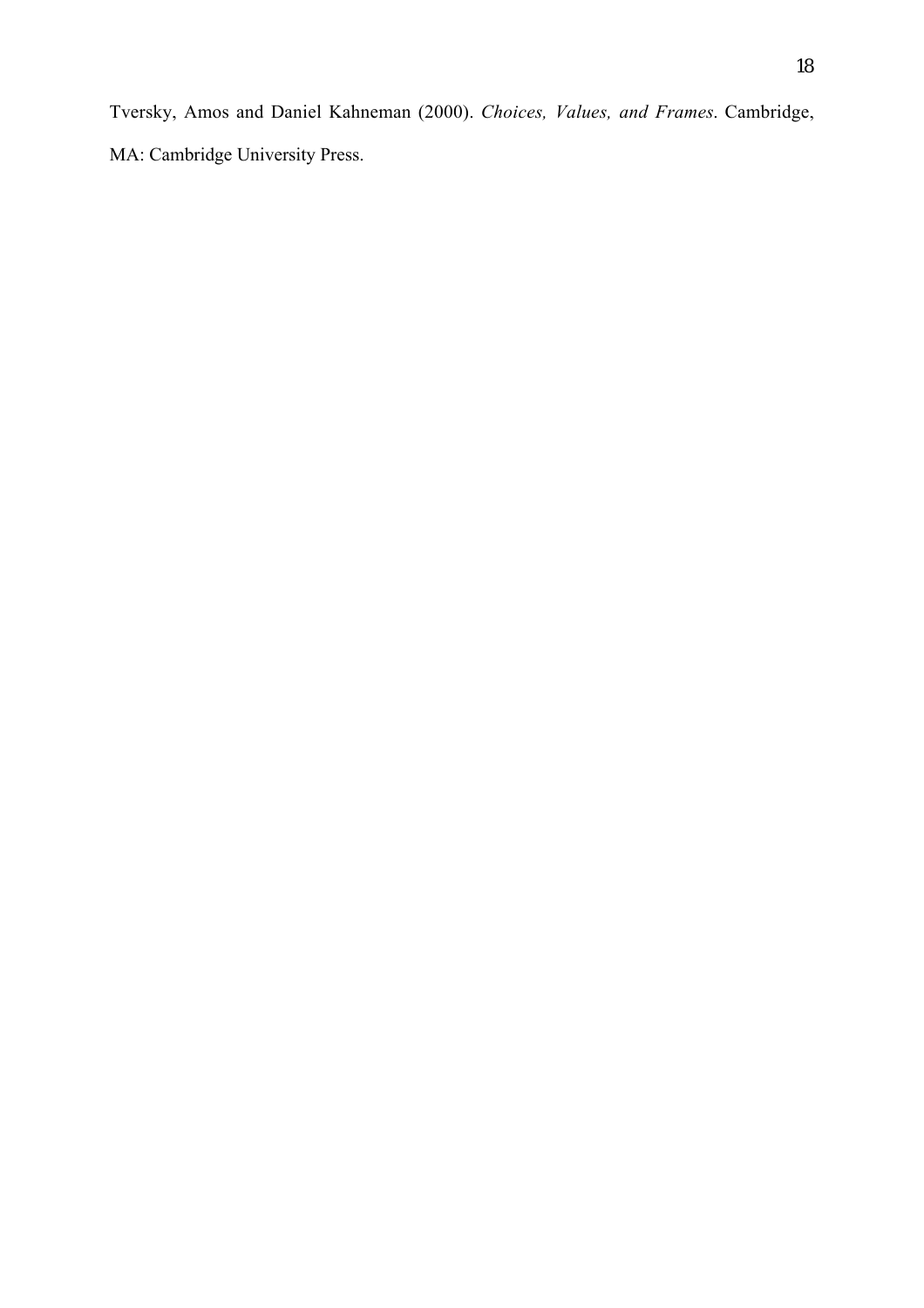

Figure 1: The Distribution of Daily Revenues during the Field Experiment Source: Fehr and Goette (2002)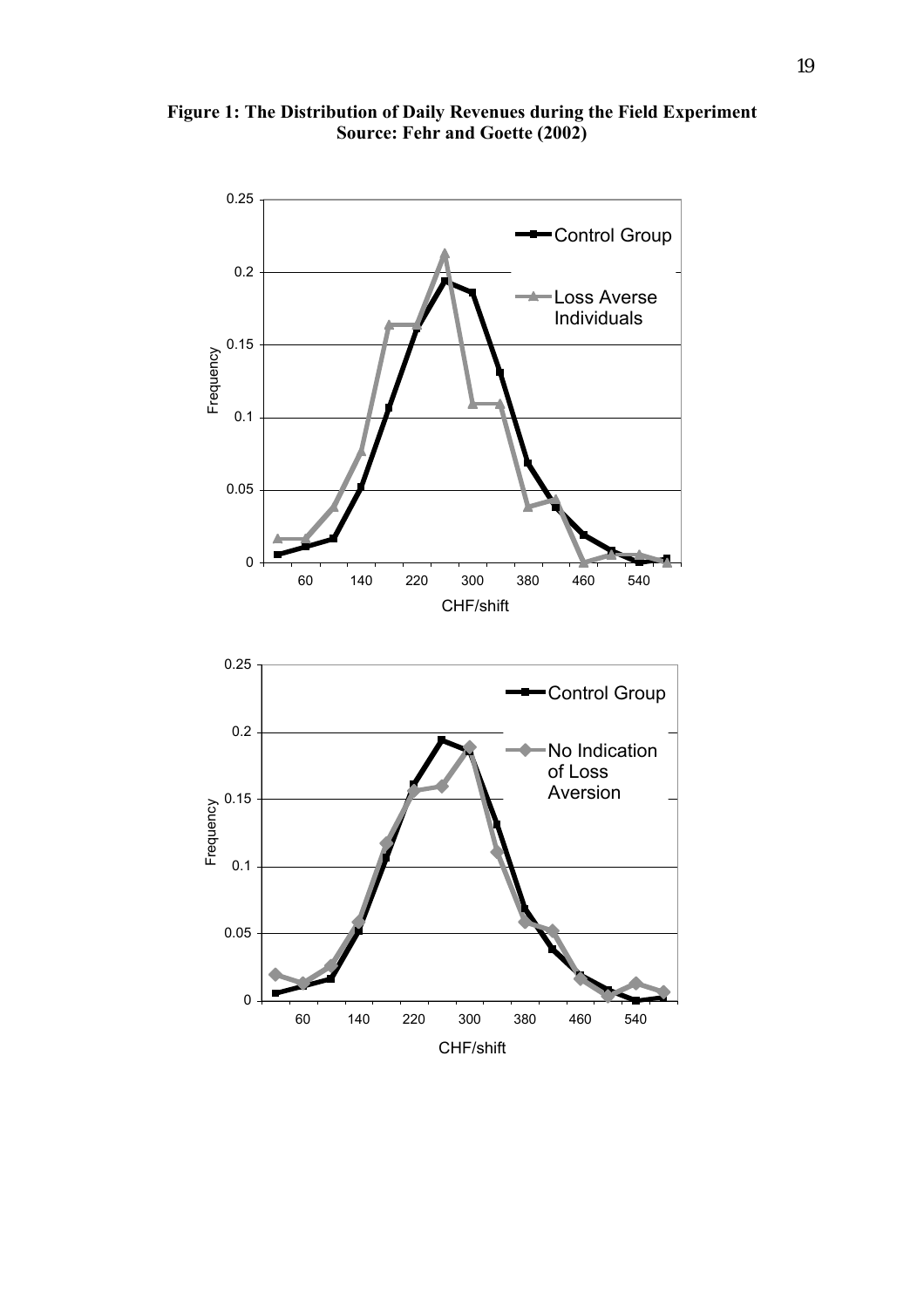



Figure 3: The Impact of a 5 Percentage Point Increase in the Commission Rate on Messengers' Hourly Revenues during the Workday (+/- s.e. of estimate) Source: Goette and Huffman (2003)